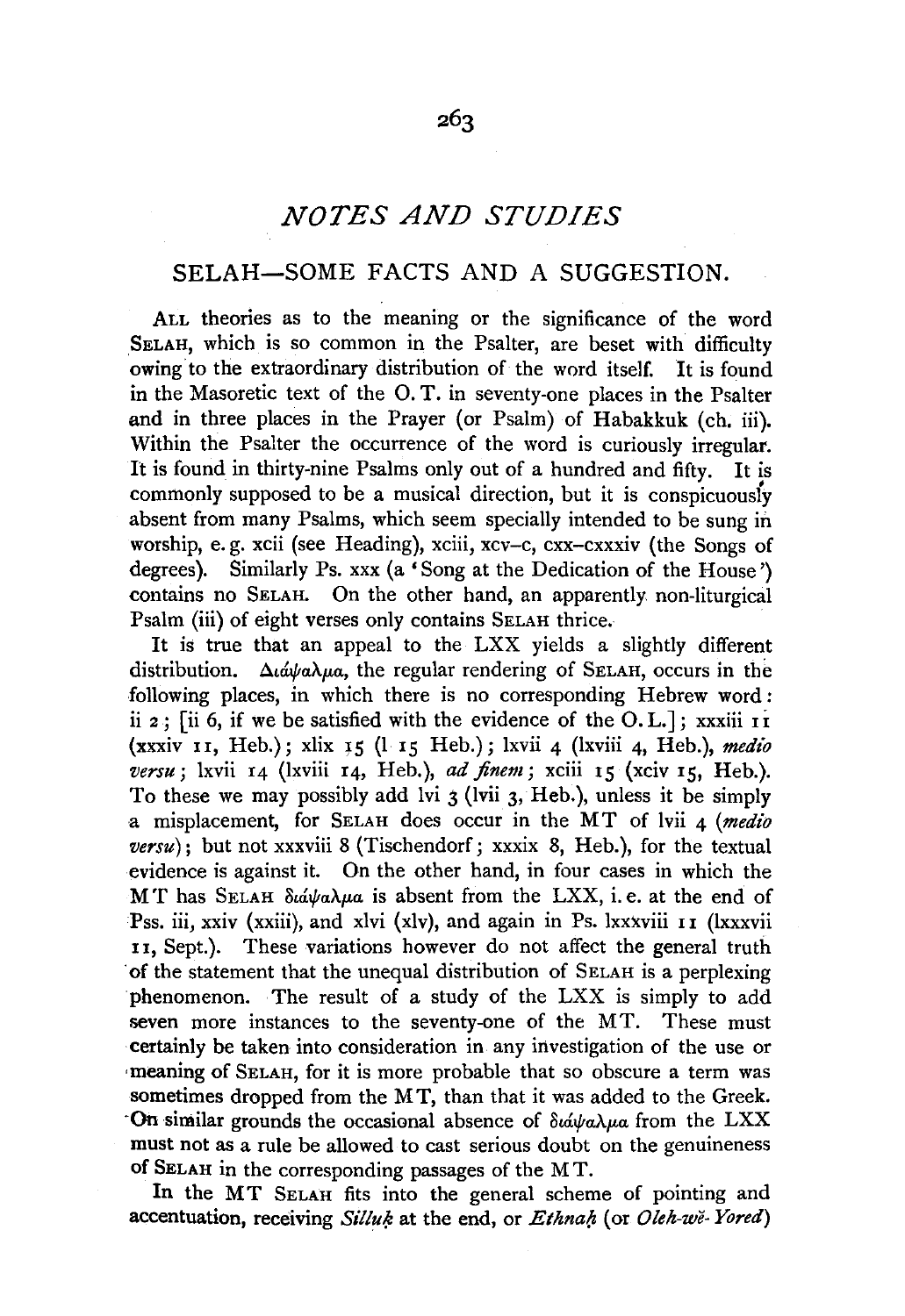# 264 THE JOURNAL OF THEOLOGICAL STUDIES

in the middle of a verse (Pss. lv 20; lvii 4; Hab. iii 3, 9). From these facts we may probably conclude that the Punctators supposed that SELAH contributes to the general sense of the verse in which it occurs. The meaning assigned to the word was most probably ' for ever', for this is the rendering given by the authorities which are most closely in touch with Jewish tradition. Thus :

(1) Aquila, wherever he is cited in Greek, has  $\det$ : St Jerome, where he quotes Aquila, gives *semper.* 

( 2) The Aramaic Targum ( ed. Lagarde) regularly gives 'for ever' (לעלמיז).

(3) St Jerome in the *Psalterium iuxta Hebraeos* has always *semper*, or the like.

(4) The Peshitta follows the Targum in a few places, e.g. iii  $q$ ; iv 3; xxiv Io, but in most instances leaves SELAH unnoticed. (The true text never gives διάψαλμα in Syriac transcription, as Lee's text has it.)

Oddly as the words 'for ever' sound at the end of some verses, we must not overlook the fact that to Jewish ears they might be used as an *Amen*, as indeed St Jerome points out (Commentarioli, ed. Morin, page  $I1$ ). The pointing Selah is perhaps intended to suggest the word *necah*, 'for ever'; it is plainly pointing of an artificial kind.

But Jewish tradition has had little acceptance with modern scholars. The theory which holds the field to-day is that SELAH is a musical term, the precise meaning of which is uncertain. This is in fact as far as the Septuagint takes us. The Greek  $\delta \iota \acute{a} \psi a \lambda \mu a$  does look like a term of music, and SELAH does occur in many places in which a musical change would seem appropriate to illustrate the change in thought, e. g. in xlvi 4, 8. Still these considerations fall far short of a proof that SELAH is neither more nor less than a musical direction. The evidence resolves itself into a LXX rendering, which is itself of uncertain meaning, and a statement of St Jerome (*Commentarioli*, page 11), which halts between two opinions.

The modern theory of SELAH is at best a probable hypothesis. For some passages in the Psalms however it is not so much. We can judge of the appropriateness of a change in the music only from some change of thought we detect in the passage. Thus in Ps. iii  $3 \lceil 2 \rceil$  the poet turns from the thought of his enemies to the thought of his God  $(v. 4 \lceil 3 \rceil)$ , and SELAH (if it betokens a musical change) comes appropriately between *vv.* 3 and 4 (Heb. numeration). But there is no such transition from  $v. 5 \lceil 4 \rceil$  to  $v. 6 \lceil 5 \rceil$  of the same Psalm.

'I cried unto ]EHOVAH with my voice,

'And he answered me from his holy mount.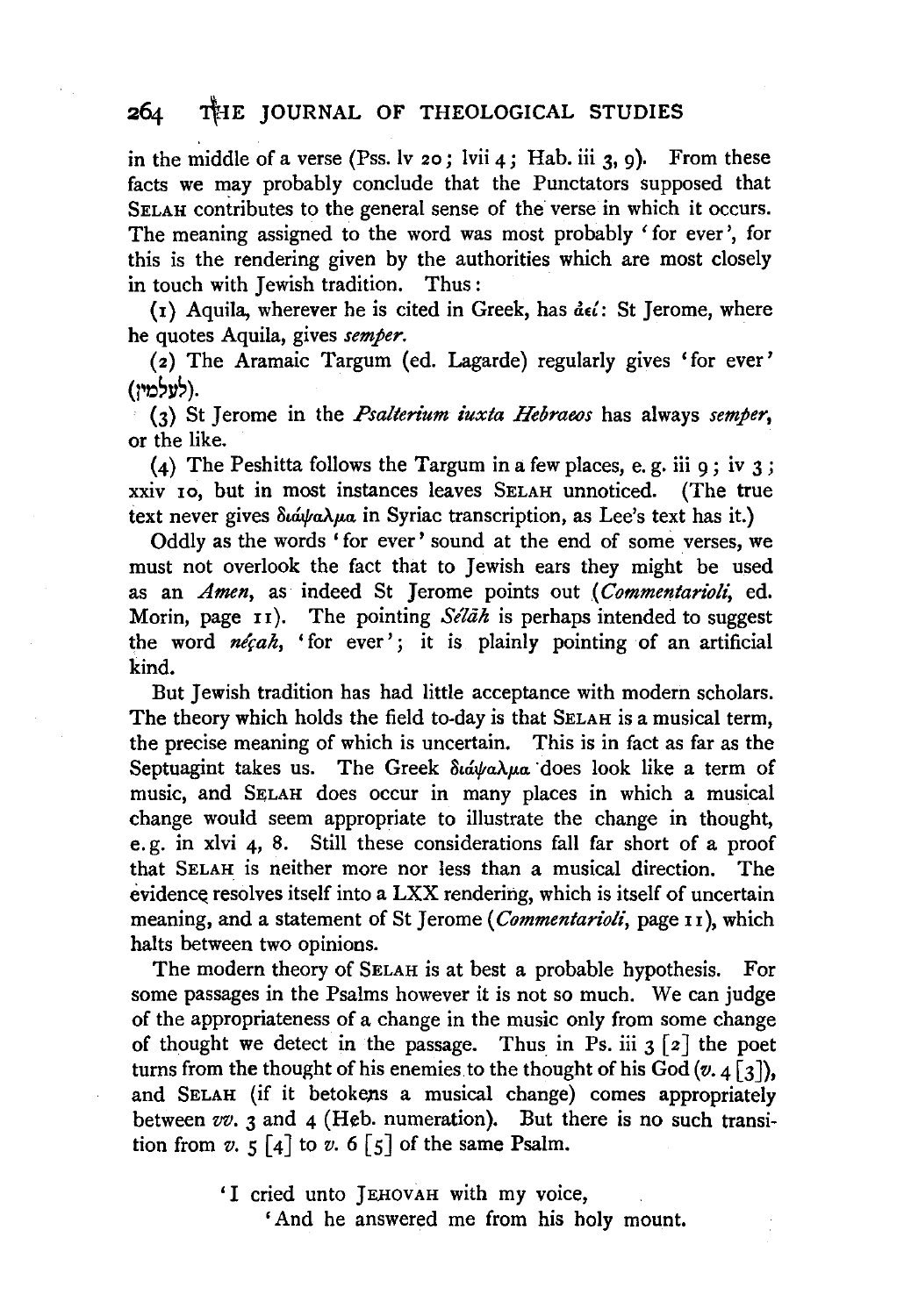#### SELAH.

### 'I laid me down and slept, 'I awaked, for JEHOVAH sustained me.'

These two verses are parallel, and the thought is continuous.

Again in the two cases which occur in Ps. lxxxviii [lxxxvii] the explanation of SELAH as a musical term seems to fail, while (as I propose to shew) the alternative explanation set forth in this note may be said to apply with exactness.

The first case is that of *vv.* 8, 9. Here the LXX agrees with MT.

'Upon me thy wrath lieth hard,

'And with all thy billows thou hast afflicted me.

#### SELAH.

' Thou hast put mine acquaintance far from me,

'Thou hast made me an abomination unto them.'

The sense is continuous, there is no break to suggest that a change in the music would be a suitable accompaniment. The passage leaves room for a different explanation of SELAH.

The second case is that of  $vv$ . 11, 12. Here LXX has no  $\delta \iota \iota \iota \iota \iota \lambda \mu a$ to correspond with the SELAH of MT, but I suggest that the loss of so obscure a word from the Greek text throws very little doubt (if any) on the correctness of the Hebrew reading.

' Wilt thou shew wonders to the dead?

' Shall the shades arise and give thee thanks?

SELAH.

'Shall thy lovingkindness be told in the grave? ' Or thy faithfulness in Abaddon ? '

Here again (as in  $vv$ . 8, 9) there is no break in the sense to suggest that a change in the music would be a suitable accompaniment. There is in fact room in both cases for an alternative suggestion as to the significance of SELAH.

This suggestion springs from a series of observations which shew that SELAH is constantly (I had almost written 'always') attached to a verse which by reason of some peculiarity of text has lent itself to characteristic Masoretic or Midrashic comment. Where SELAH occurs, characteristic Masoretic or Midrashic comment. *there usually Masorah or Midrash has been at work.* Without denying that the word may have sometimes, perhaps often, a musical significance, I suggest that it is at other times meant for a totally different purpose.

The modern printed Hebrew Bible contains in the margin a large number of textual notes and a few comments. Some of these refer to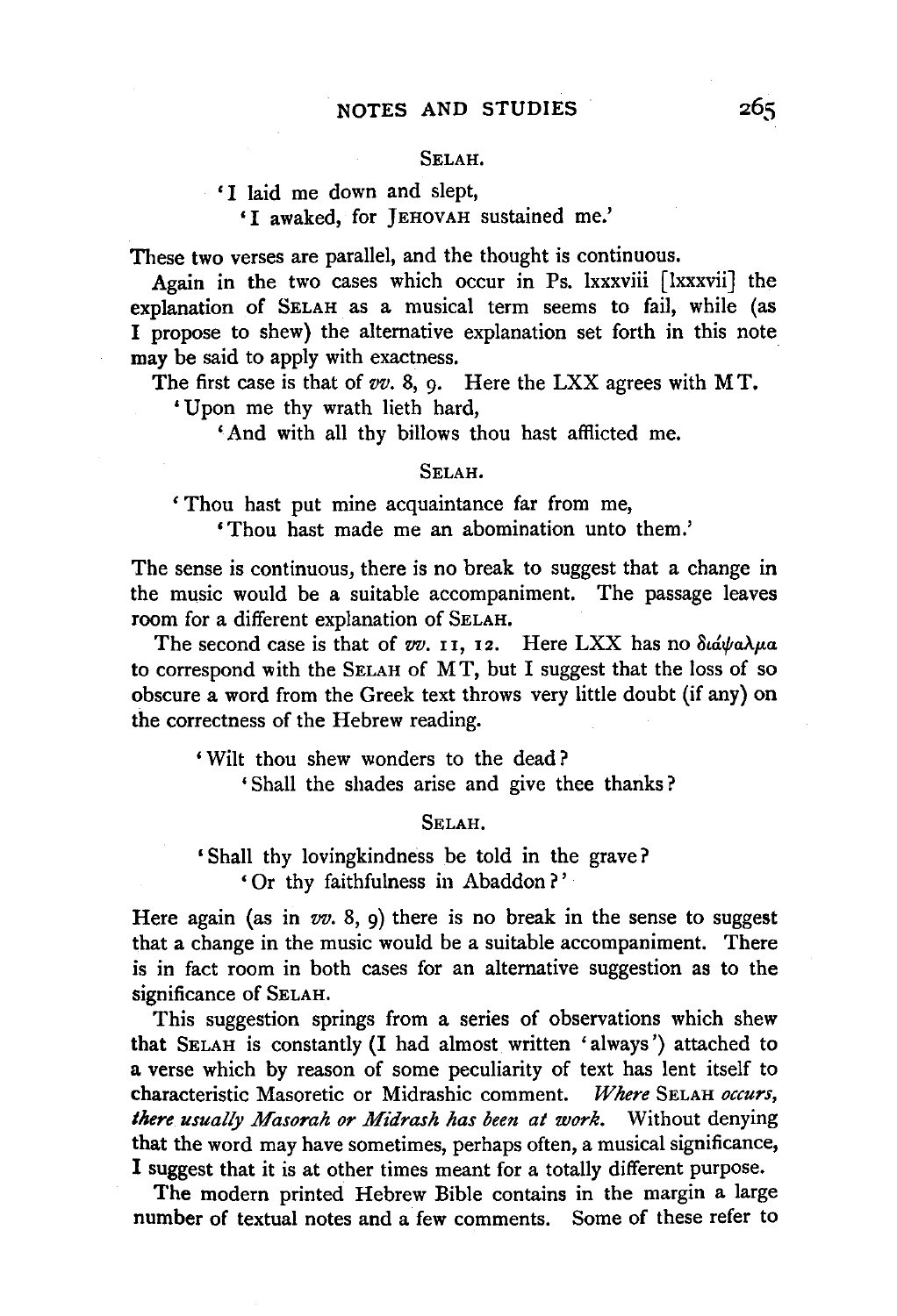## .266 THE JOURNAL OF THEOLOGICAL STUDIES

points and accents, and are therefore to be assigned to a period subsequent to the introduction of points and accents into the Old Testament. But other notes apply to the consonantal text, and may be of hoary antiquity. Among these are to be reckoned many of the *Keri (Kethib)* and probably also the notes *kodesh*, 'holy', and *hol*, 'profane', which are occasionally attached to divine names or titles, such as 'god' or 'lord', to shew whether the reference is to false gods (or human beings) or to the true God. Probably the note SELAH is the oldest of them all, for it has secured a place in the text itself.

·The suggestion I make is that this note (apparently the earliest of all) is of quite general significance, a *Nota bene,* simply calling attention to the context in which it is embedded. One purpose it may well have served is that of calling attention to a change of thought in the Psalm, i.e. of acting as the mark of a fresh paragraph. As such it suggested to the musician some fresh start or some change in the music. But so ancient a term as SELAH may well have served more purposes ,than one. The reserve of the early Jewish exegete was profound; his wont was not to tell the secret of a difficult passage, but only to set a wise disciple on the track of the explanation.

'The wise men of old have directed that no one shall lecture on these subjects save to a single auditor, and to him only if he be himself a wise man and an understanding scholar. So afterwards the headings of the chapters may be delivered to him and he may be taught a little of the matter ; and since he is himself a man of understanding he will get to know all that may be known of the conclusion of the matter and its depth.' (Maimonides, Yad, יסודי התורה ch. ii, § 17 on Ezek. i).<sup>1</sup>

Thus (it is suggested) SELAH may be taken as the earliest and simplest form of note which was attached to the Hebrew text. It became obsolete and was in many cases dropped when the addition of the vowel points and other helps conveyed the comment to which SELAH was meant to refer.

This. suggestion must be tested inductively, though not all of the seventy-eight instances can be discussed. The case will probably be best presented if a number of instances are classified and examined.

The verses of the Psalter then which contain SELAH fall into five classes. They are :-

( 1) Those in which some peculiarity of spelling or pointing is found, e. g. vii 6 (יְרַדֹּף); ix 21 (מוֹרָה).

(2) Those in which some peculiarity of grammatical form occurs, e. g. iii 3 (ידשנה); xx 4 (ידשנה).

(3) Those in which there is a doubt among Jewish exegetes whether

<sup>1</sup> Quoted from H. H. Bernard's *Selections,* pp. 5, 7•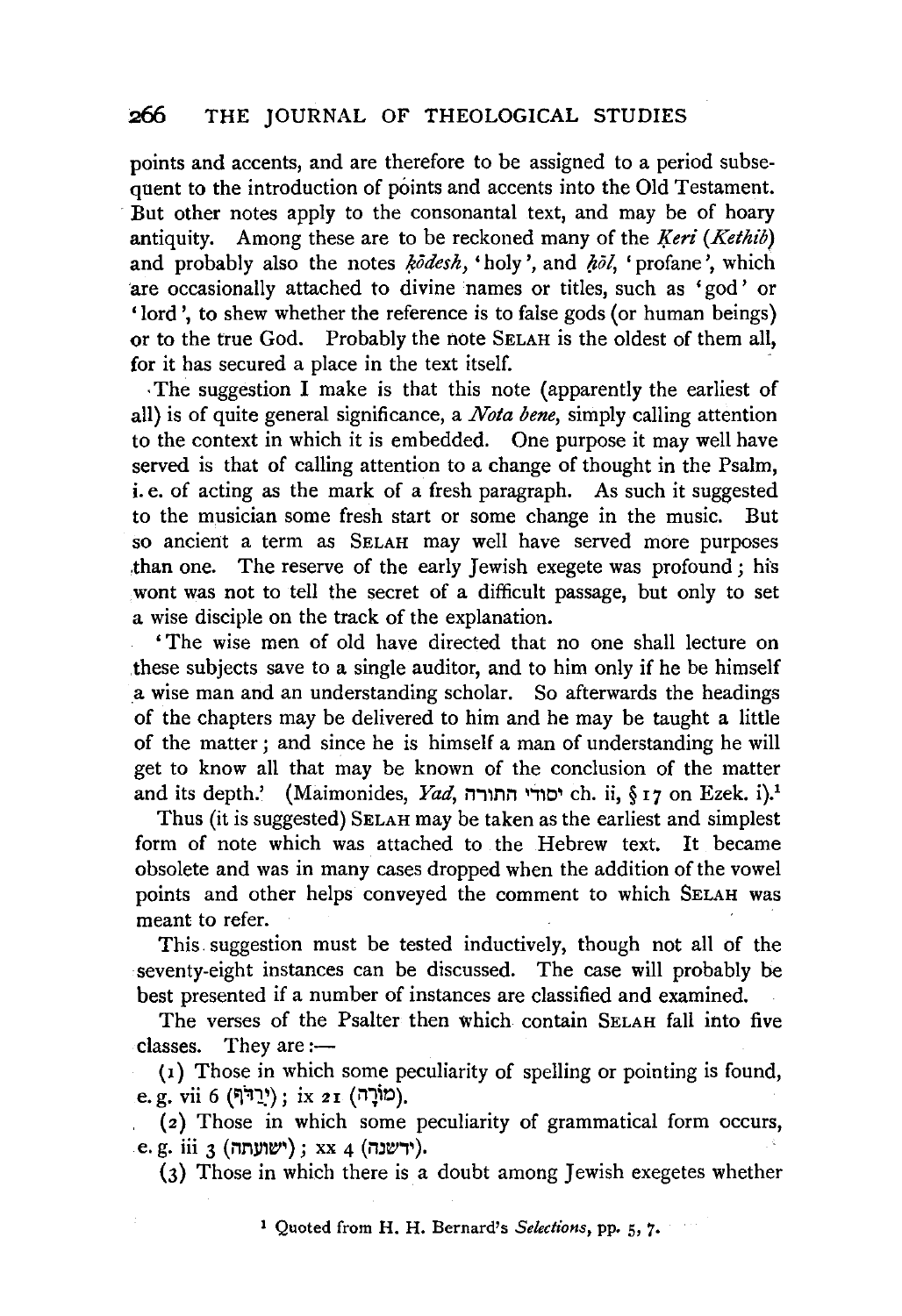a pronoun (or other part of speech) is 'holy' or 'profane', i.e. whether  $i$ it refers to the Divine Being or not, e.g. xxiv 6; xlvi 4 (בנאותו); xlvii 5;  $\overline{\text{li}}$  7 (אהל).

 $(4)$  Those which contain names or titles of God which have been the subject of Midrash, e. g. lix 6 (Aben Ezra *in loco).* 

 $(s)$  Other instances not to be included in the preceding classes which plainly give occasion for Midrashic treatment, e.g. ii 2 ( $\delta u \dot{a} \psi a \lambda \mu a$ ) in LXX) ; lxviii 8. Several instances might be classed under more than one heading.

r. Under the first heading comes vii 6 with the strangely pointed word ~1:J1~. It is beside the mark to correct the form (with Kittel) to the usual pointing of the Kal. The unusual form is attested by the Masorah, Abu'-1-Walid *(Book* of *Roots,* ed. Neubauer), Aben Ezra and Kimhi. The Punctators plainly indicate that there is a variation in the tradition : some authorities read the Kal, others the Piel. The hesitation as to the pointing sprang (as we see from Kimhi's comment) from a doubt as to the interpretation. He writes : 'This verb is compounded of the verb in the Kal and the verb in the dageshed voice (i.e. Piel). . . . The meaning of the compound is that the enemy pursues me in his own person (Kal) and causes others to pursue me (Piel).' Kimhi then applies the words to Saul's pursuit of David in which Israel was bidden to join.

The next verse to be mentioned in which these three elementsa strange pointing, a strange (perhaps, perverse) interpretation, and the word SELAH-are found, occurs at no distance from the first. In ix 21 the Hebrew (consonantal text), the LXX, and the Peshitta read; 'Appoint them (i.e. the nations) a *lawgiver* (an instructor, i1,1r.l) that the nations may learn to know that they are men.' But early Jewish study stumbled at the thought of a 'lawgiver' to give *torah* to the nations ! Some severer lesson was expected for the heathen than merely that they should become Moses' disciples and learn that they are but men! On the Masoretic-Midrashic side it was suggested that N,1r.l was intended; the Psalmist must surely have prayed that 'terror' should be the lot of the nations. So Aquila writes  $\phi_0 \beta \eta_\mu a$ , and Jerome supersedes the *legislatorem* of the Gallican Psalter by the *terrorem* of the *Psalten'um iuxta Hebraeos.* Is it only a coincidence that SELAH closed this verse as it closed vii 6 ? Before answering the question it is well to remember that there is one (one only) intermediate verse which ends with SELAH. Here (ix 17) the pointing (and interpretation) was a subject of discussion by early Jewish scholars. 'He snareth (נֹסְשׁ) the wicked in the work of his own hands '-so stands R. V. marg. in agreement with the Punctators. A. V. and R. V. text read ·'The wicked is snared' (as though ~l?.i') in agreement with the Jewish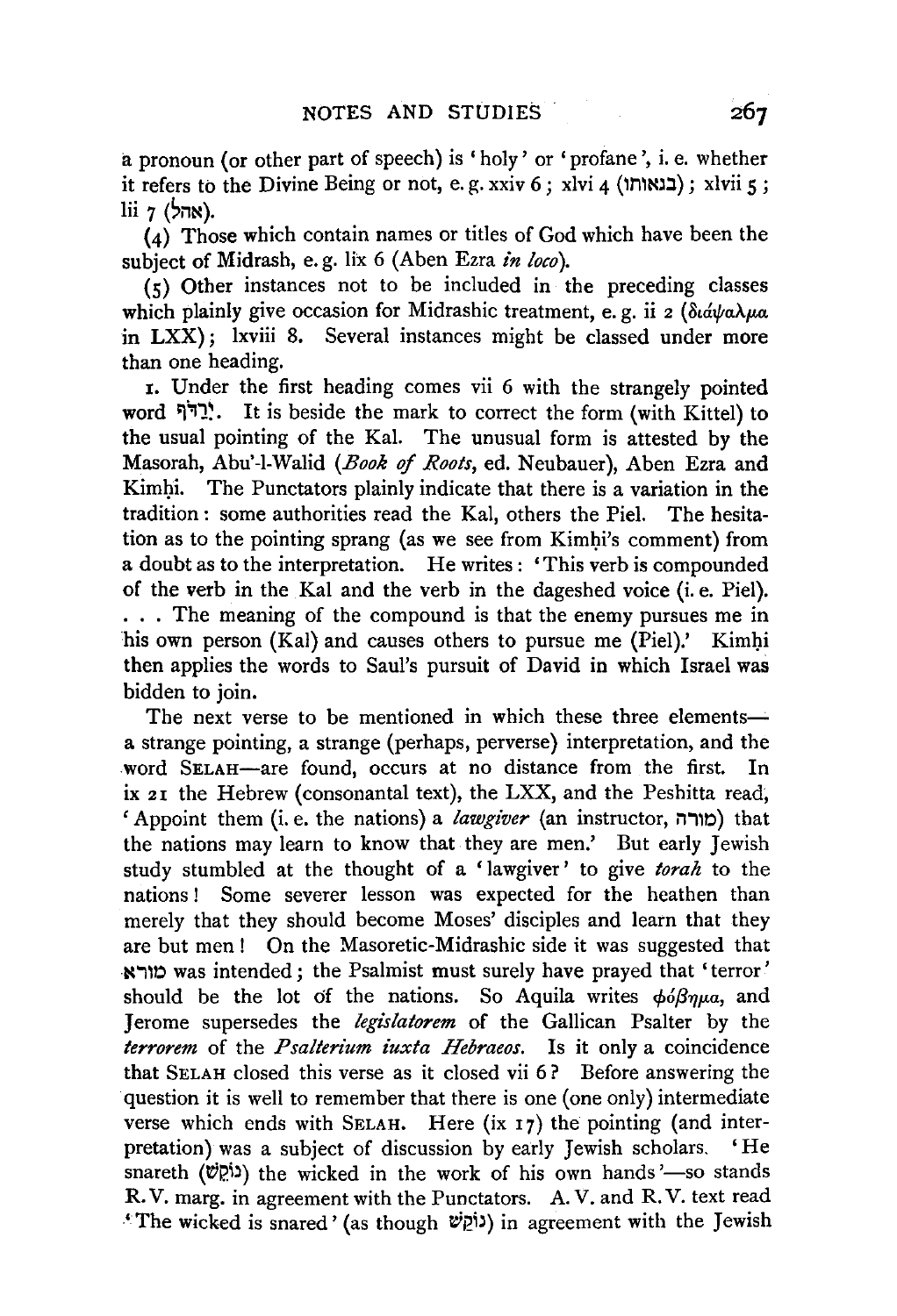Commentators. Is it of no significance that three successive instances of pointing which have given rise to Jewish discussion are followed each by the note SELAH ?

Under this heading falls also Ps. lxxxviii 8. It has already been urged that the explanation of SELAH as a musical direction is not suitable in this passage. But there is abundant justification in the sense of the verse itself for taking SELAH as a *Nota bene,* warning the reader that the pointing of an important word needs consideration. The literal translation of Sb is certainly *not* 

'And with all thy billows thou hast afflicted me',

but

' And thou hast afflicted all thy billows.'

*But this is nonsense,* it is objected. So it is, but nonsense with a purpose in it, as the SELAH (here equivalent to *sic)* shews. Change the vowel points only and a sense quite serious—too serious indeed for publication-appears, namely,

'And thou hast afflicted all that wait on thee'.

The Psalm is as gloomy and bitter as the early speeches of Job, and its bitterness finds a climax in  $v$ . 8. The Psalmist, like the author of Ps. lxix  $(v, 7 \mid 6)$ , identifies his cause with the cause of all the righteous, and declares that in his affliction they also have been afflicted. But the words seem to reproach God with utter injustice, and so the earliest commentators warned the reader of dangerous ground with a SELAH, while the Punctators embodied and veiled the tradition in an impossible pointing of the dangerous word. 'Thy billows' is a very early mask for 'those that wait on thee', for it is found in LXX, but the Greek translators have carried the process a stage further by providing a suitable verb  $(\epsilon \pi \eta \gamma \alpha \gamma \epsilon s)$ .

2. SELAH again is attached to verses which contain a word of peculiar grammatical form. The first occurrence of SELAH in the MT of the Psalter is in iii  $3 \lceil 2 \rceil$ , where ישועתה 'salvation', is found with the uncommon ending *-athah*, which stands for *-ah* plus *ah.* 'There is no salvation for him in God. SELAH.' A modern expositor would no doubt pass over the form with a brief grammatical remark, but not so the Hebrew commentator of early times whose thought easily turned to Midrash. R. D. Kimbi comments thus : ' *There is no salvation for him* (David) in this world, for he shall not be delivered from the hand of Absalom, and *there is 110 salvation* for his soul for the world to come. . . . Every doubling of a termination is intended to double the meaning of the word.' Now this comment is certainly ancient in form, and it is not unreasonable to suppose that it is also ancient in matter.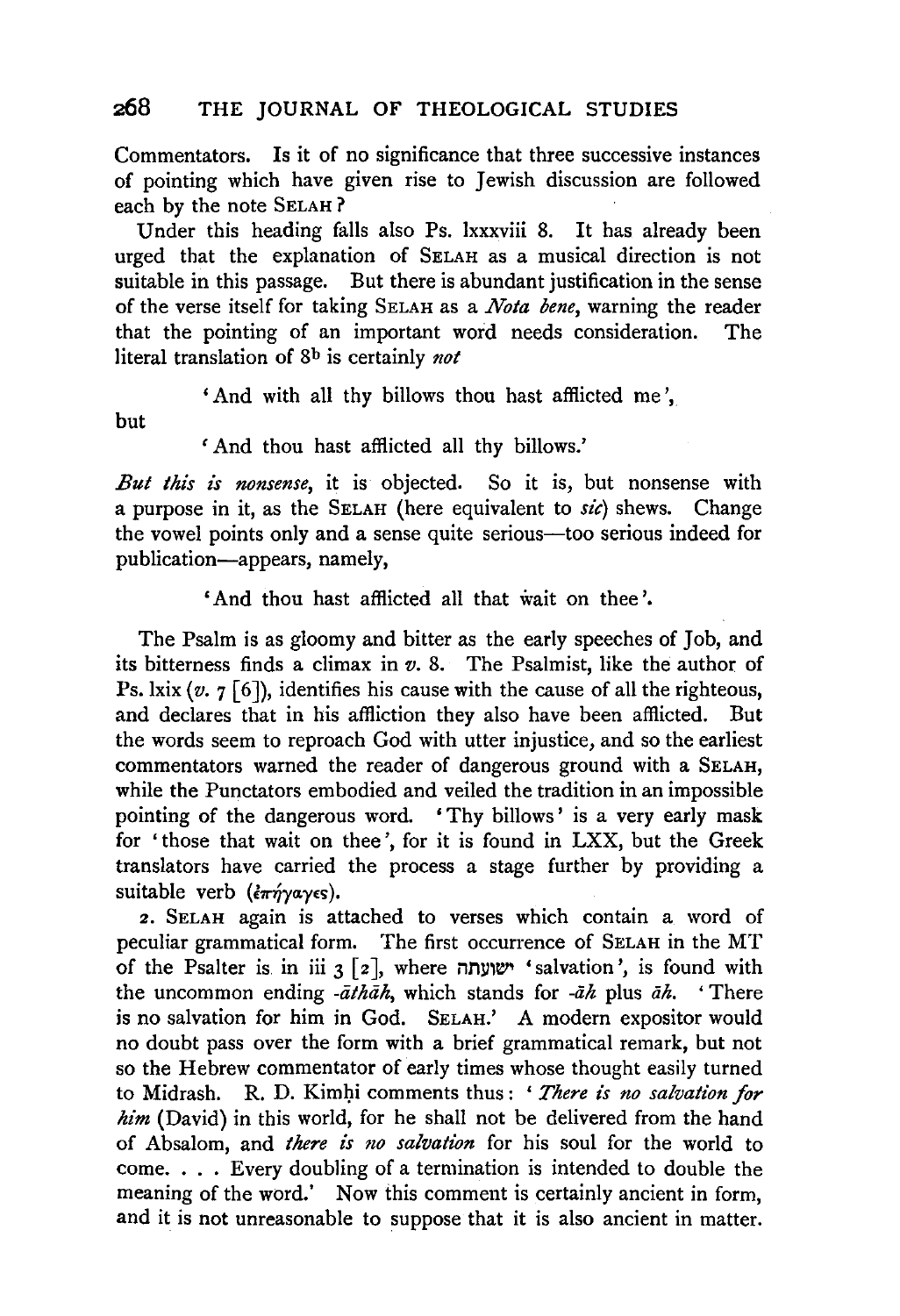I suggest that SELAH is a N. B. calling attention to the tradition that the uncommon form of ישועתה was not meaningless. Masorah and Midrash meet here.

Ps. iii  $5 \lceil 4 \rceil$  is a similar case. A literal translation of the verse (MT) is : ' [With J my voice I will cry unto J EHOV AH and *he hath answered*  me from his holy mountain. SELAH.' 'Past instead of Future', comments Kimhi, . . . ' *Either* it is to be understood literally that his confidence rested on this experience (i.e. that JEHOVAH had answered him in the Past) *or* (and this is correct) the Holy Spirit had come upon his tongue ... for the thing is as if it were already accomplished, when it bath been spoken by the Holy Spirit.' Again, SELAH calls attention to the meeting of' Masorah' (in the wider sense) and Midrash.

One more passage—a striking one—may be mentioned : Ps. xx 4 [3], 'JEHOVAH remember all thy meal offerings and accept as fat (LXX  $\pi$ .avá $\tau\omega$ , יִילְשְׁנֵה) thy burnt sacrifice.' Rashi, Aben Ezra, and Kimhi all comment on the strange form of the termination of the word, and explain the verb as expressing in one way or another the notion of acceptance. But the Midrash Tehillim (p. 176) contains a comment which is perhaps much older than that of the three great Commentators. It runs : 'Accept thy burnt sacrifice. SELAH. This is IsAAC who was bound upon the altar as a burnt sacrifice.' The comment is surprising, for why should Isaac be introduced here? The form of "יֲשָׂנָה" answers the question. Neither the vowels nor the consonants can be satisfactorily explained on the hypothesis that this is a single homogeneous word. The Midrash suggests a various reading ; while the Bible-text looks like a group of consonants and vowels intended to preserve a record of two readings. We may read *either* ~~,~ 'may he accept', *or* mw- 'may he change' (or 'he will change'). Isaac is the one burnt sacrifice in the 0. T. which was 'changed', since God sent a ram to take his place. The victim was changed and the sacrifice was accepted. Here again where Masorah and Midrash meet, we find SELAH standing at the end of the verse.

3· The third class of SELAH-passages may be compared in part with the list of the passages which are reckoned as *Tikkun* Sopherim.<sup>1</sup> A question arises whether a word (or a suffix) has a 'holy' reference, i. e. a reference to the Supreme, or a 'profane' one. Thus Ezek. viii 17 'Lo! they put the branch (the *barsom* of the Parsees, perhaps) to their face', is said to be *Tikkun Sopherim* for the daring expression 'to my face', i.e. 'in defiance of me', God himself being the speaker. A similar question arises in Ps. xxiv 6, 'They that seek thy face, 0 Jacob. SELAH.' Is the reference of the possessive pronoun 'profane', as the A. V. takes it? The LXX takes it as 'holy', for it translates para-

 $1 J. T. S. i 387 - 414.$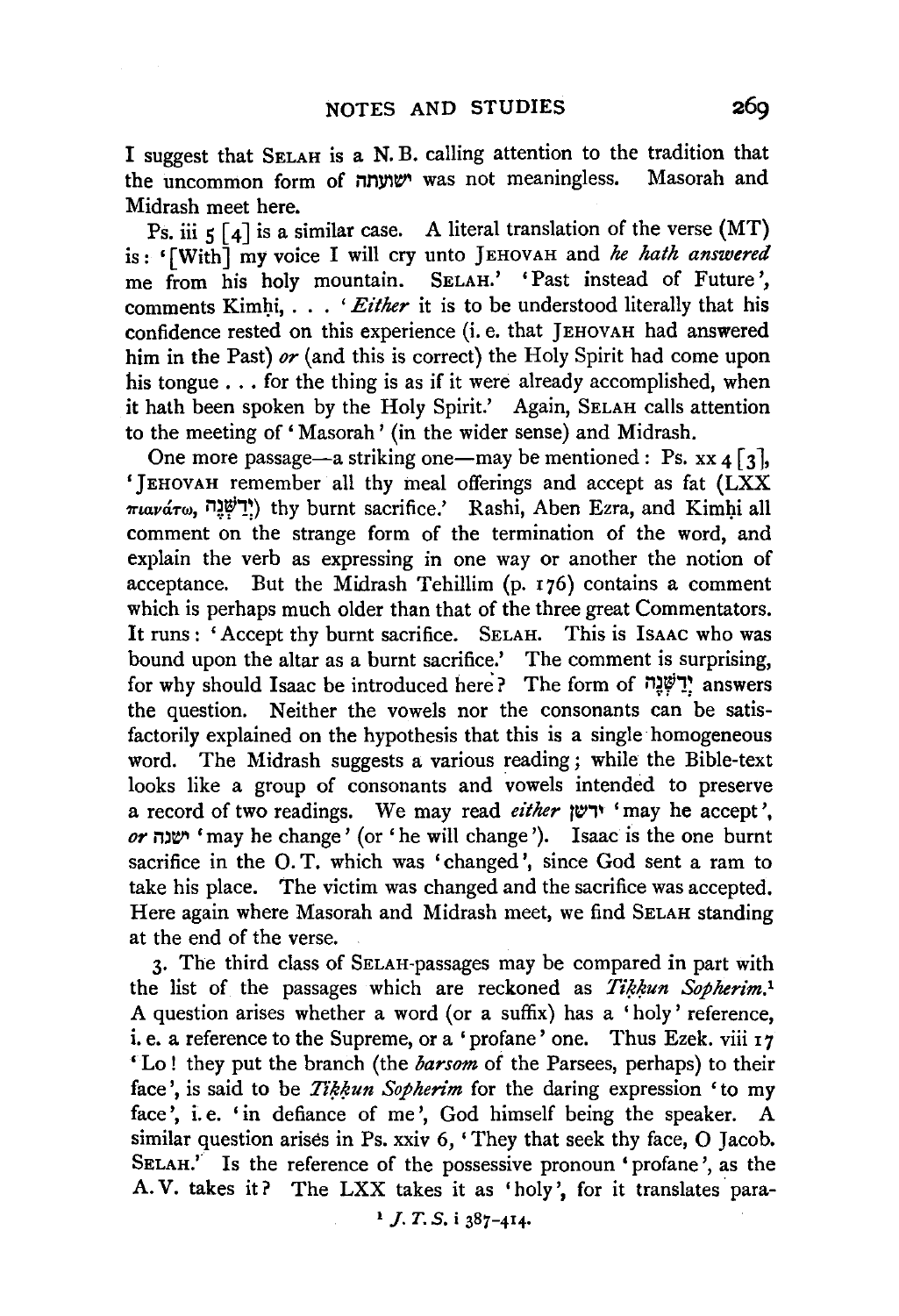### 270 THE JOURNAL OF THEOLOGICAL STUDIES

phrastically :  $\ell_{\eta\tau\sigma\psi\gamma\omega\gamma}$   $\tau$   $\phi$   $\pi\rho\phi\sigma\omega\pi\sigma\nu$   $\tau$  ov  $\theta\epsilon\sigma\hat{v}$  'lak $\omega\beta$ .  $\delta\iota\phi\alpha\lambda\mu\alpha$ . The Peshitta half way between MT and LXX gives 'That seek thy face, 0 God of Jacob '. Here is a trace of the well-known Midrashic discussion as to 'holy' and 'profane', and SELAH is added to warn the reader against too hastily accepting the 'profane' reference.

Again, what is the reference of the possessive suffix in xlvi  $4 \lceil 3 \rceil$ , 'The mountains shake with the swelling thereof'? The E. V. rendering suggests the swelling of the sea, but a very different rendering is possible, 'The mountains shake at His majesty'. So Rashi explains, *'Hi's majesty.* That is of the Holy One (Blessed be He) who is mentioned at the beginning of the Psalm'. A concluding SELAH warns against the 'profane' interpretation adopted by the E. V.

Ps. xlvii 5 contains again an instance of the doubt between 'holy' and 'profane'. Taking the reference as 'profane' we translate (following  $E. V.$ ):

He chooseth for us *our* inheritance,

Even the excellent  $\begin{cases} \text{land} \\ \text{santuary} \end{cases}$  of Jacob which he loved.

On the other hand, following the reading pre-supposed by the LXX in the first clause ( rqv KA'l'Jpovop.£av a~Tov), we render :-

He chooseth for us [the land of] His inheritance,

Because He loveth the glory of Jacob.

The doubt whether Canaan should be spoken of as 'our inheritance ' or 'His inheritance', a doubt giving full play to Midrash, is noted at the end of the verse with SELAH.

Yet another instance of the same doubt may be seen in  $\overline{\text{li}}$  7 [5], '[God] shall take thee up, and pluck thee *out of tent' (sic* I ~m~.oto, LXX  $\frac{\partial}{\partial x}$   $\sigma$   $\sigma$   $\sigma$   $\sigma$  $\mu$  $\sigma$   $\sigma$ s.). The E.V. takes the 'profane' view of the phrase and renders 'out of thy tent', but the Peshitta and Aben Ezra give 'His tent', and SELAH (as in other instances) gives warning that the word may (or must) be taken as 'holy'.

4· The fourth class consists of those SELAH-passages which contain Names or Titles of God. A good instance is found in lxviii 33 : ' Kingdoms of the earth, sing ye to God; sing praises unto the Lord (ארני). SELAH.' The SELAH is perhaps a reminder that this 'Adonai' is an 'accommodation' for the Tetragrammaton, which eight of Kenni· cott's MSS have. The address is to the Gentiles, and therefore the Sacred Name, thought to be unsuitable here, is suggested only, not expressed.

A second instance is almost certainly to be found in I 6: 'And the heavens have declared his righteousness,'

: כי אלהים שפט הוא סלה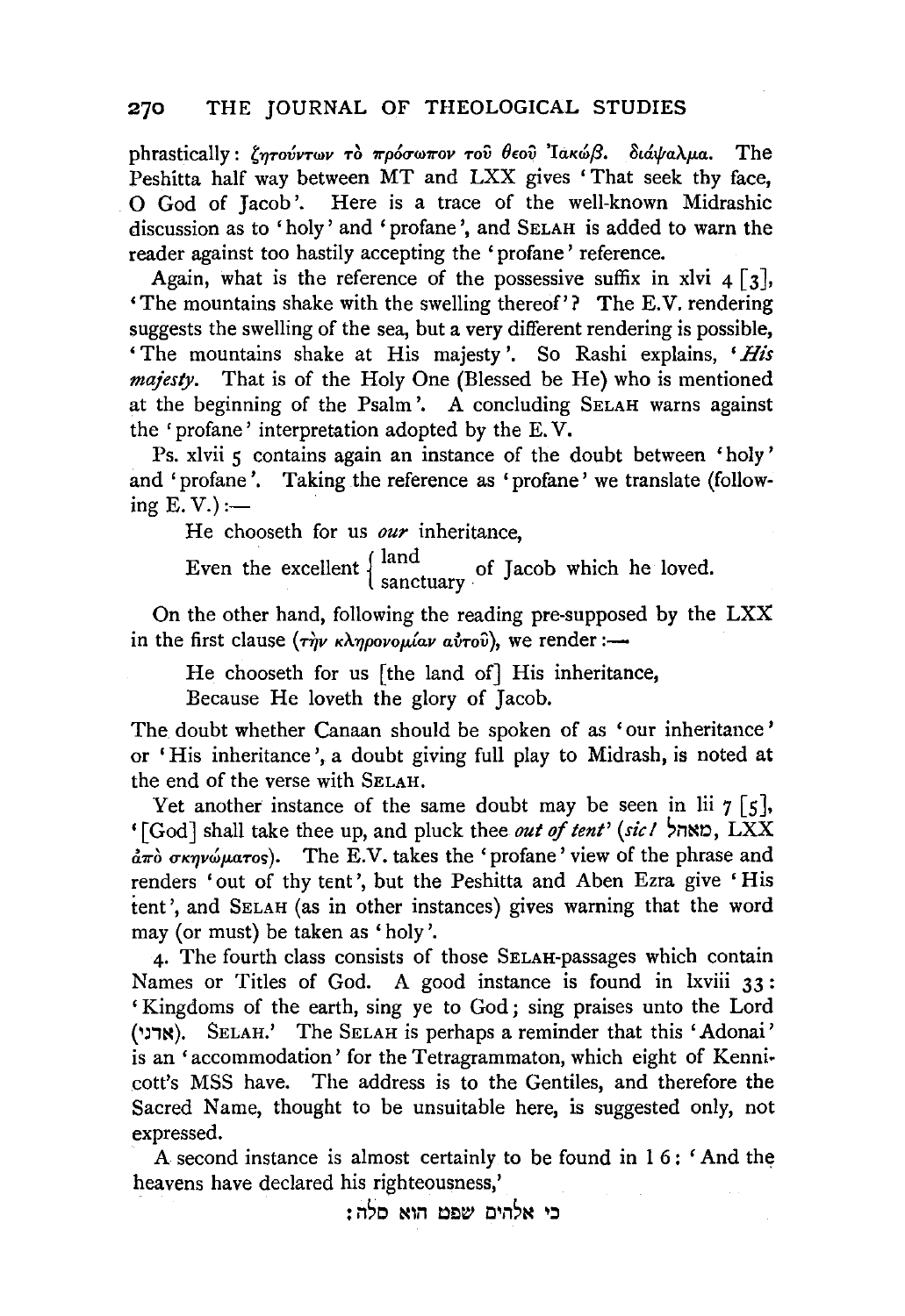thirty of Kennicott's MSS read שופט, together with the 'Elohim' which occurs in this verse and in the following verses.

The second clause is ambiguous; it might be rendered *either* 'For He hath judged gods' (elohim = gods of the nations) or, 'For God (ELOHIM), He is judge'. The concluding SELAH warns the reader to choose with care.

To these must be added Hab. iii 3, where SELAH is introduced into the middle of the verse to call attention to the use of  $\psi$ קרוש) (without the article and without any qualifying word) as a designation of the God of Israel. The title is noticed in the Masorah on this passage. It is difficult to see what the note SELAH considered as a musical direction could mean in the middle of this verse.

Here a SELAH-passage should be mentioned in which perhaps the name of a heathen god is given. Ps. lx 6 runs : 'Thou hast given to them that fear Thee a banner that they may be delivered (escape) from the face of Koshet. SELAH.' What is Koshet? Ancient authority is divided. The Targum takes the sense of *truth* and gives a Midrashic turn to the words 'that they may escape thereby for the sake of the truth of Abraham'. LXX, Aquila, and Peshitta take Koshet as equivalent to *kesheth*, 'bow'. It is however to be observed that the Punctators have pointed the word as they have pointed 'Molech', i.e. so as to suggest the meaning 'the shameful thing ', and it is possible that the word is the disfigured name of a heathen god, like Nego (for' Nebo ') or Nisroch (perhaps for 'Marduk'). A god Kaus (pp) or Kaush is known as an Edomite or as a Nabatean deity (see Nöldeke, E. B. s.v. Edom), who may have been a storm-god or war-god. *l{aus* is also a common Arabic word for 'bow' *(arcus).* 

S· The fifth class consists of those passages which seem for different reasons to challenge Midrashic or Masoretic treatment. Such are the verses in which by use of synonymous words an idea is repeated, or again in which there is a repetition of a word or a syllable. Midrash insists that in such cases the two words are not strictly equivalent, since each word has its own reference, and even a repeated syllable is not otiose. (One extreme case of this last kind has been already noticed in Ps. iii 3, ישועתה, where a 'double termination' has been thus treated by Midrash.) Ps.lxviii supplies two instances: *first* (of a clause), in *v.* 4 [3] where two synonymous words are used to express one idea, 'Let the righteous be glad,  $[$ and $]$  let them exult' (יעלצוי, to which some thirty MSS prefix the conjunction 1). Kimbi's comment on the *two* verbs is simply 'Hezekiah and Israel', i.e. he suggests that each verb has its own. subject: Hezekiah 'is glad'; Israel 'exults'. In this case the SELAH, which has been lost from MT, is preserved in LXX, of  $\delta$ *i* katot **εύφρανθήτωσαν,** διάψαλμα. *άγαλλιάσθωσαν ενώπιον του θεο*υ.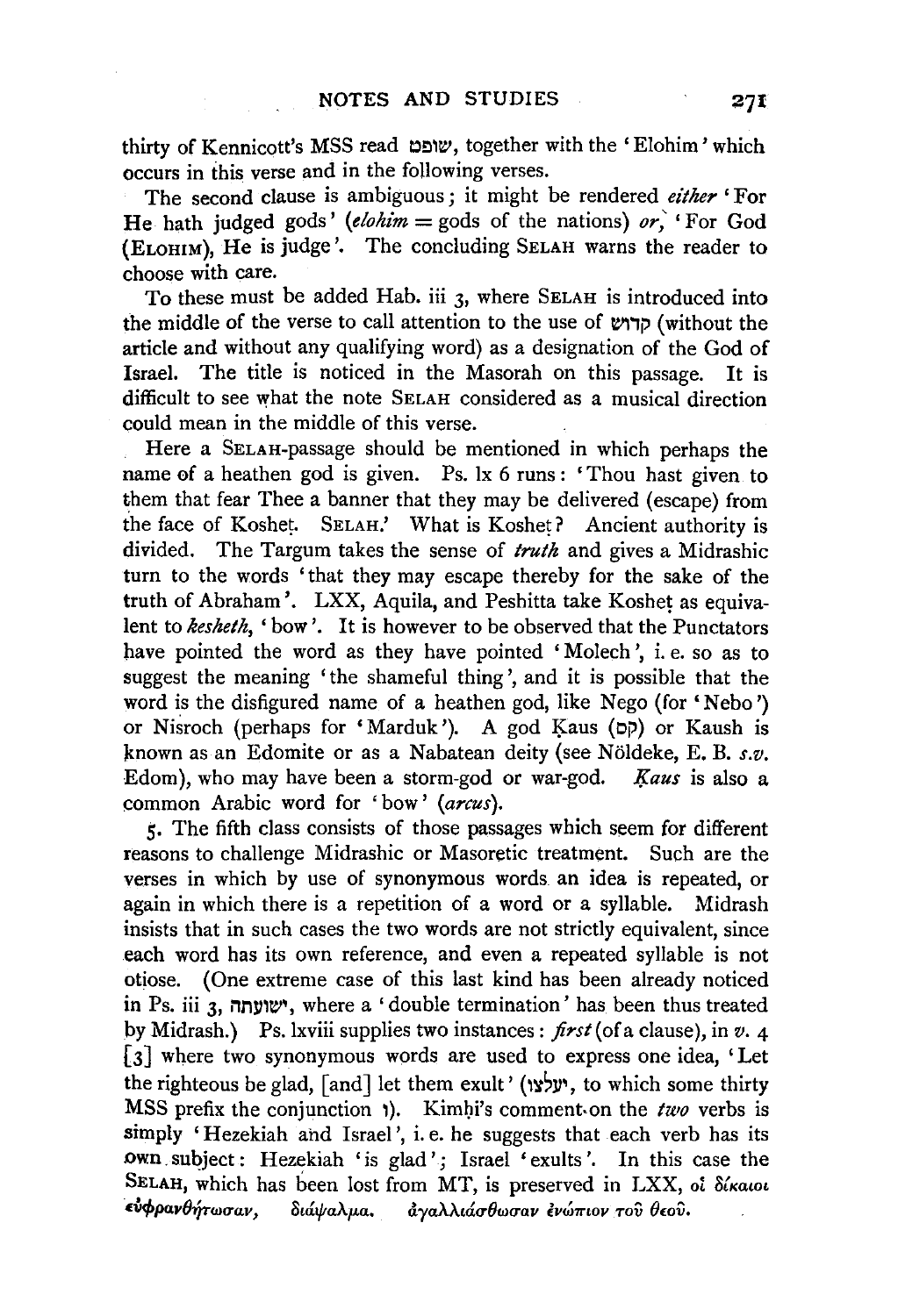## 272 THE JOURNAL OF THEOLOGICAL STUDIES

In the second passage the repetition is of a syllable. (Again SELAH is preserved in LXX only.)  $V.$  14, 'As the wings of a dove covered with silver, and her pinions with yellow (PiPi':l) gold. *8W.tf!a.Ap.a.'*  Both Aben Ezra and Rashi comment on the reduplicated form, and say that the 'best gold' is meant. Here probably the significance of SELAH is Masoretic; it is as though a  $sic$  were added to a form which otherwise might be carelessly emended.

A good instance of a verse which challenges by its contents Midrashic treatment is ii 2, 'The rulers take counsel together against JEHOVAH and against His Anointed'. Here SELAH is absent from MT, but the LXX ( $=$  Psalt. Rom. et Gall.) has  $\delta \omega \omega_a$  and it is most probable that the LXX is right. Midrash must ask, Why is *another* so closely associated with the Holy One? The answer can be supplied from a Midrashic comment on a different passage. It is because 'Every one who riseth up against Israel is as if he rose up against the Holy One, Blessed be He *(Mechilta,* ed. Friedmann on Exod. xv 7) '.

Another similar passage is iv  $5, 6 \lceil 4, 5 \rceil$ , 'Commune with your own heart upon your bed and be silent. SELAH. Offer the sacrifices of righteousness'. Here the Midrash runs : 'What is meant. by *Be silent*  SELAH ? R. Judah said : Provided thou cease from the transgression which thou hast in hand. And if thou behavest thus-what is written next, *Offer the sacrifices of righteousness I* This means, I will reckon it unto thee as if thou hadst built an altar' *(Midrash Tehillim,* ed. S. Buber, P· 46).

Yet two more passages may be cited:  $(a)$  Ps. iii  $\varphi$ , 'Salvation belongeth unto JEHOVAH; thy blessing be (or shall be) upon thy people. SELAH.' Here the lack of connexion between the clauses has given rise to Midrash. Rashi's comment is as follows : 'It is incumbent upon Him to save His servants and His people, and it is incumbent upon His people to bless Him and to give thanks to Him.' The final SELAH claims the verse for this Midrashic explanation.

 $(b)$  Ps. lxviii 8, 'When thou marchedst (בצעדר) in the wilderness' (וישימון) has its parallel in Judges v 4, 'When thou marchedst (בצערך) from the field of Edom', and also in Hab. iii  $12$ , and in 2 Sam. v 24. SELAH reminds the reader that there are these instructive parallel passages. JEHOVAH 'marches' with the pillar of cloud and the pillar of fire against the enemies of His people ; so the parallels teach us. The anthropomorphic expression challenged comment.

Perhaps a sixth class should be added containing SELAH-passages the text of which is highly uncertain. These may be summarily treated here.

(a) Ps. xxxii 7 : i1'0 ~J:l:non ~'El ·~~ ['Ji~M]; LXX *T6 &:yaU{ap.&.*